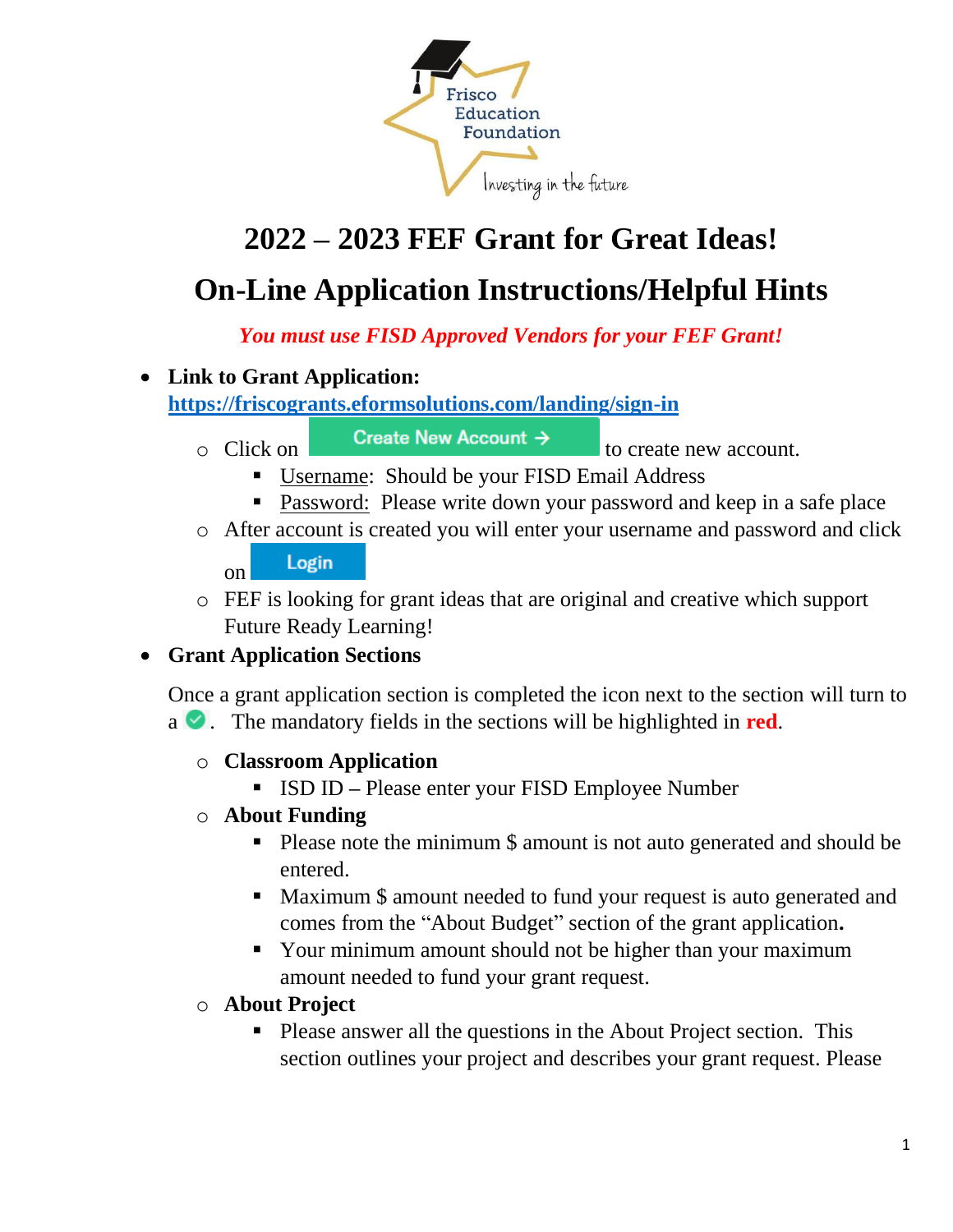show how the grant project will impact your students, classroom, grade level or school/department**.**

- Please avoid using acronyms in your descriptions or if you use acronyms, please define them. Also please do not use your school name in your narrative. Grant applications are reviewed and scored through a blind application process.
- o **Co-Applicants**
	- Having a co-applicant is not required to submit a grant application.
- o **About Budget** 
	- Be sure you include everything you plan to spend on your grant funding on and this includes any shipping costs.
	- Items purchased by applicant that are not itemized in budget section of the application will not be reimbursed.
	- **Only FISD Approved Vendors May be Used!**
	- Please upload a quote from your vendor to the grant application.
	- $\blacksquare$  Item Category Please select the appropriate category for your grant items:
		- Misc. Contracted Services 6299
			- o Site licenses for software with a life of one year or less that are web based, speaker fees, etc.
		- Reading Materials 6329
			- Books, magazines/newspapers subscriptions, guided reading books, etc.
		- General Supplies  $-6399$ 
			- Consumable teaching and office items, etc.
		- Misc. Operating Expenses 6499
			- Awards, food/refreshments for school related functions
		- Equipment  $6396$ 
			- Per unit cost less than \$5,000 and useful life of more than one year
		- Technology  $-6398$ 
			- Per unit cost less than \$5,000 and useful life of more than one year
		- Shipping
			- Shipping charges
- o **Principal Approval**
	- Please enter the name of your principal or supervisor (if in a department) in this section. Please do not enter your name in this section!